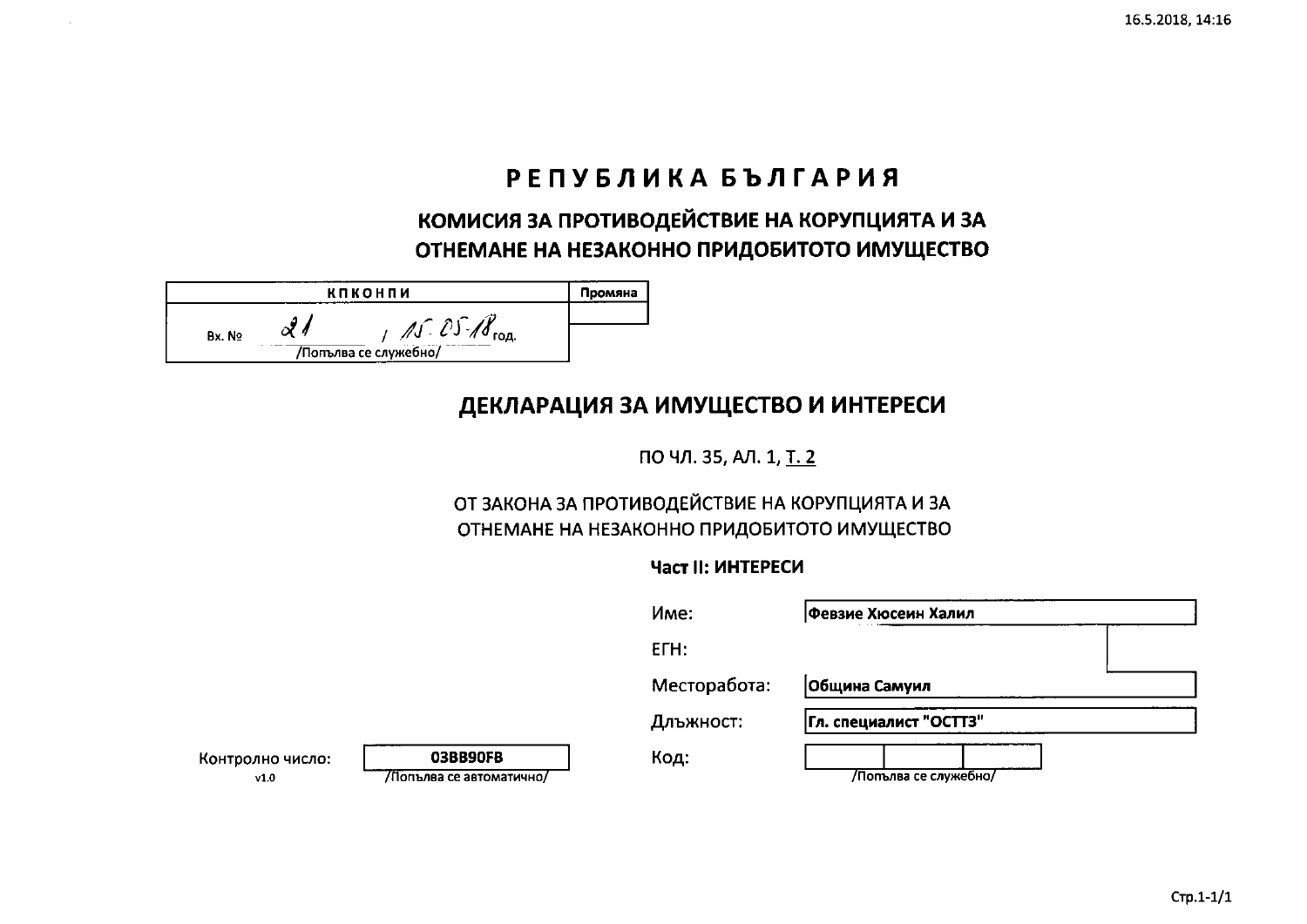| .                                 |                     |
|-----------------------------------|---------------------|
| Име на декларатора:               | Февзие Хюсеин Халил |
| , бащино, фамилно/<br>/собствено, |                     |

VII. Участие в търговски дружества, в органи на управление или контрол на търговски дружества, на юридически лица с нестопанска цел или на кооперации, както и извършване на дейност като едноличен търговец към датата на избирането или назначаването и 12 месеца преди датата на избирането или назначаването

1. Към датата на избирането или назначаването на длъжност:

| 1.1. Имам участие в следните търговски дружества: |           | Нямам нищо за деклариране.   |  | Таблица № 15 |
|---------------------------------------------------|-----------|------------------------------|--|--------------|
| <b>How</b>                                        |           |                              |  |              |
| - 1930 -                                          | Apyrectso | -Размер на дяловото участне- |  |              |
| 100点                                              |           |                              |  |              |
|                                                   |           |                              |  |              |

#### 1.2. Съм управител или член на орган на управление или контрол на търговски дружества,

| на юридически лица с нестопанска цел или на кооперации: |            | Нямам нищо за деклариране. |  | Таблица № 16 |
|---------------------------------------------------------|------------|----------------------------|--|--------------|
| <b>I</b> Host                                           |            |                            |  |              |
| - 40                                                    | Шомжество- | 医甲胺肌固醇                     |  |              |
|                                                         |            |                            |  |              |
| the property states and the property of the property    |            |                            |  |              |

|        | 1.3. Развивам дейност като едноличен търговец:                                            | Нямам нишо за деклариране. |  | Таблица № 17 |
|--------|-------------------------------------------------------------------------------------------|----------------------------|--|--------------|
| i Boal |                                                                                           |                            |  |              |
| 一時食    | - Намменовение на ET -                                                                    | - Предмет на дейност -     |  |              |
| 1048   |                                                                                           |                            |  |              |
|        | The company of the company of the company of the company of the company of the company of |                            |  |              |